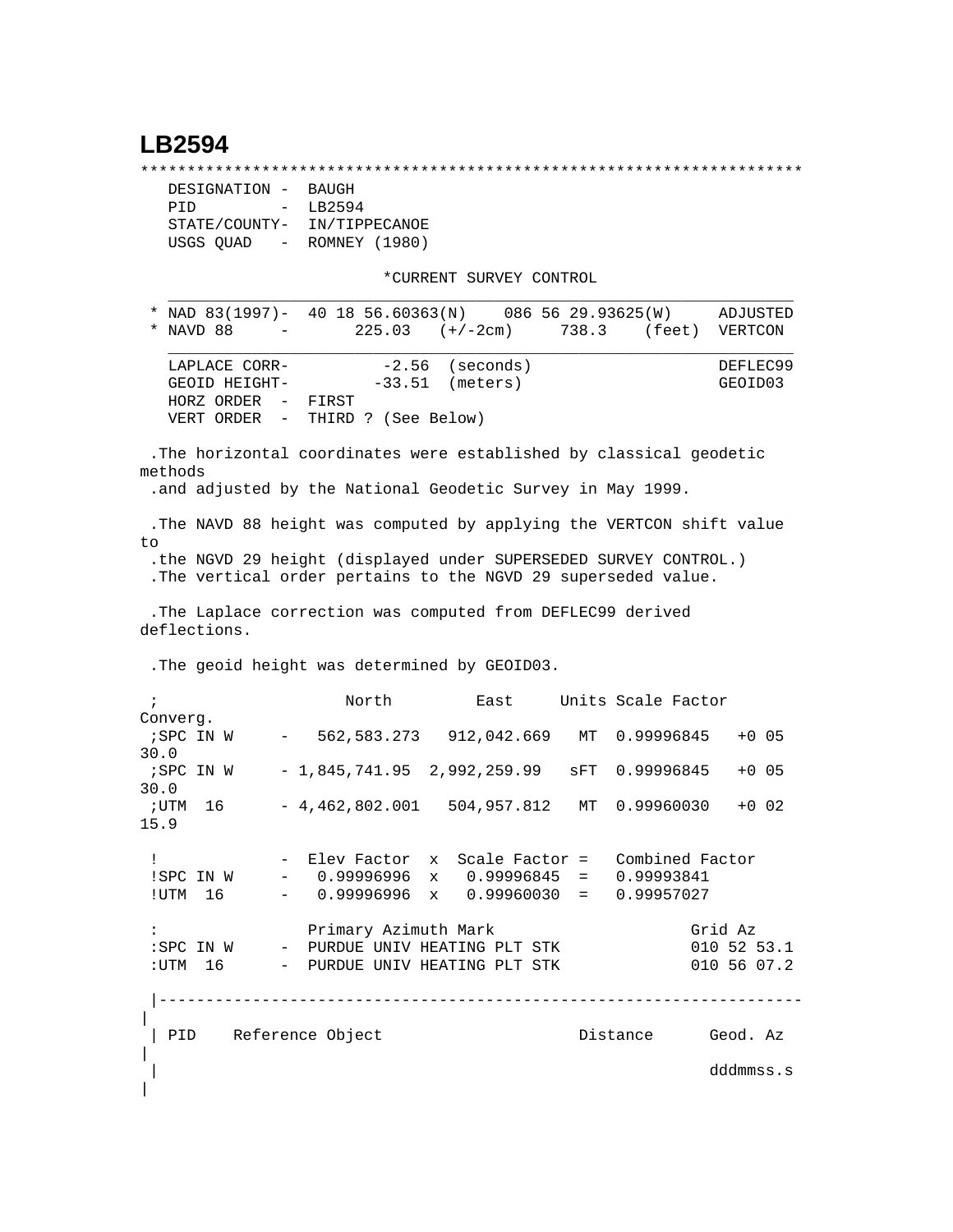|  | LB2600 PURDUE UNIV HEATING PLT STK   | APPROX.12.6 KM 0105823.1 |           |
|--|--------------------------------------|--------------------------|-----------|
|  | LB2606 LAFAYETTE GAS PLANT STACK     | APPROX.12.6 KM 0184410.1 |           |
|  | LB2610 LAFAYETTE CO CTHSE STATUE     | APPROX.12.1 KM 0193630.2 |           |
|  | LB2614 LAFAYETTE ST MARYS CATH SPIRE | APPROX.12.4 KM 0232050.2 |           |
|  | LB2586 LAFAYETTE TV STA WLFI MAST    | APPROX.12.3 KM 0391412.2 |           |
|  | CC7787 BAUGH AZ MK                   |                          | 0534437.1 |
|  | LB2597 LAFAYETTE RAD STA WBAA MAST   | APPROX, 5.7 KM 0595733.6 |           |
|  | CC7790 BAUGH RM 3                    | 22.357 METERS 06652      |           |
|  | CC7788 BAUGH RM 1                    | 77.925 METERS 08658      |           |
|  | LB2211 ODELL VORTAC ABANDONED        | APPROX.10.6 KM 2510114.5 |           |
|  | CC7789 BAUGH RM 2                    | 60.741 METERS 30715      |           |
|  |                                      |                          |           |

|

### SUPERSEDED SURVEY CONTROL

| NAD 83(1986)- 40 18 56.61090(N) |                      |     | 086 56 29.94820(W) AD( |              | $1 \quad$               |
|---------------------------------|----------------------|-----|------------------------|--------------|-------------------------|
| NAD 27                          | $-40$ 18 56.48750(N) |     | 086 56 29.91210(W) AD( |              | $1 \quad$               |
| NGVD 29 (07/19/86) 225.11       |                      | (m) | 738.5                  | (f) LEVELING | $\overline{\mathbf{3}}$ |

 .Superseded values are not recommended for survey control. .NGS no longer adjusts projects to the NAD 27 or NGVD 29 datums. .[See file dsdata.txt](http://www.ngs.noaa.gov/cgi-bin/ds_lookup.prl?Item=HOW_SUP_DET) to determine how the superseded data were derived.

|                                         |                         |                                              | _U.S. NATIONAL GRID SPATIAL ADDRESS: 16TEK0495862802(NAD 83) |  |  |  |
|-----------------------------------------|-------------------------|----------------------------------------------|--------------------------------------------------------------|--|--|--|
|                                         |                         | MARKER: DS = TRIANGULATION STATION DISK      |                                                              |  |  |  |
|                                         |                         | SETTING: 7 = SET IN TOP OF CONCRETE MONUMENT |                                                              |  |  |  |
| SP SET: TOP OF SOUARE CONCRETE MONUMENT |                         |                                              |                                                              |  |  |  |
| STAMPING: BAUGH 1934                    |                         |                                              |                                                              |  |  |  |
| PROJECTION: FLUSH                       |                         |                                              |                                                              |  |  |  |
| MAGNETIC: N = NO MAGNETIC MATERIAL      |                         |                                              |                                                              |  |  |  |
|                                         |                         |                                              | STABILITY: D = MARK OF OUESTIONABLE OR UNKNOWN STABILITY     |  |  |  |
|                                         |                         |                                              |                                                              |  |  |  |
|                                         | HISTORY - Date          | Condition                                    | Report By                                                    |  |  |  |
| HISTORY                                 | $-1934$                 | MONUMENTED                                   | CGS                                                          |  |  |  |
|                                         | HISTORY - 1942 GOOD     |                                              | CGS                                                          |  |  |  |
| HISTORY                                 | - 1948                  | GOOD                                         | CGS                                                          |  |  |  |
| HISTORY                                 | - 1966                  | GOOD                                         | CGS                                                          |  |  |  |
| HISTORY                                 | $-1970$                 | GOOD                                         | NGS                                                          |  |  |  |
|                                         | HISTORY - 19970101 GOOD |                                              | INDNR                                                        |  |  |  |
|                                         |                         |                                              |                                                              |  |  |  |

#### STATION DESCRIPTION

DESCRIBED BY COAST AND GEODETIC SURVEY 1934 (GLA) 1.5 MILES WEST AND 1 MILE NORTH (BY ROAD) FROM SOUTH RAUB, IN A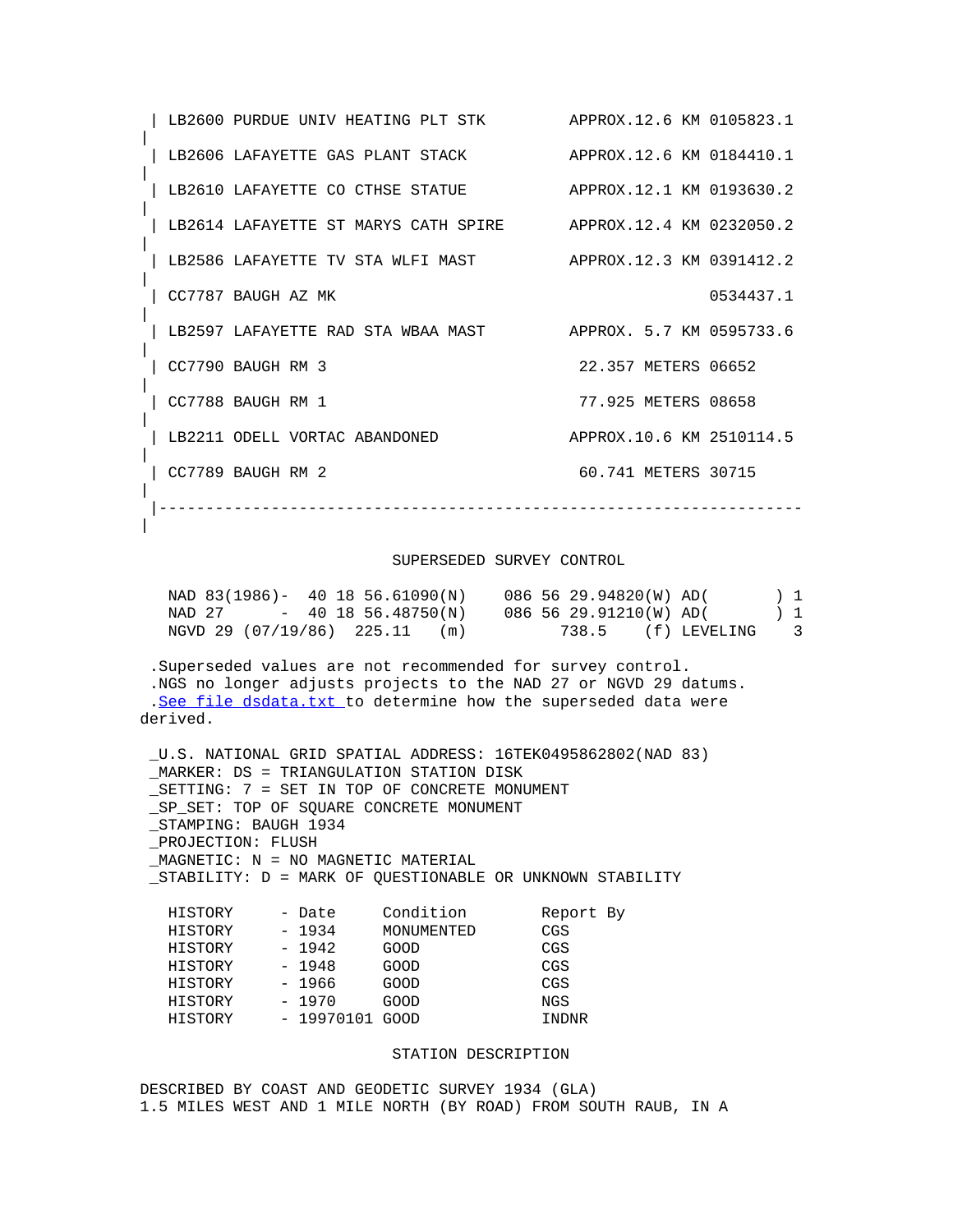BARN LOT OWNED BY L. W. BAUGH, IN THE BOARD FENCE RUNNING NORTH FROM THE NORTHEAST CORNER OF THE BARN TO THE ROAD, 25 FEET NORTH OF THE NORTHEAST CORNER OF THE BARN, 28.5 FEET SOUTH OF THE SOUTH RIGHT-OF-WAY FENCE OF THE ROAD, AND IS FLUSH WITH THE GROUND.

SURFACE, UNDERGROUND, REFERENCE AND AZIMUTH MARKS ARE STANDARD BRONZE DISKS SET IN CONCRETE AS DESCRIBED.

REFERENCE MARK NO. 1 IS EAST OF THE STATION, IN THE NORTH-SOUTH FENCE AT THE SOUTH END OF A GATE, 12 FEET SOUTH OF THE SOUTH RIGHT-OF-WAY FENCE, 427.40 FEET EAST-SOUTHEAST OF REFERENCE MARK NO 2, AND IS FLUSH WITH THE GROUND. REFERENCE MARK NO. 2 IS NORTHWEST OF THE STATION, IN A NORTH-SOUTH FENCE BETWEEN A GARDEN TO THE WEST AND A FIELD TO THE EAST, 70 FEET NORTH OF THE CENTER LINE OF THE ROAD, AND PROJECTS 3 INCHES.

AZIMUTH MARK IS NORTHEAST OF THE STATION, IN THE WEST RIGHT-OF-WAY FENCE OF A GRAVEL ROAD, 15 FEET SOUTH OF AN OLD STUMP WITH LIVE SHOOTS, 0.3 MILE NORTH OF A T-INTERSECTION, AND PROJECTS 4 INCHES.

A LA PLACE AZIMUTH IS TO BE OBSERVED FROM THIS STATION WITH NO 424 (TRAVERSE STATION) DESCRIBED ELSEWHERE AS INITIAL.

A 77 FOOT TOWER WILL CLEAR ALL LINES EXCEPT THOSE TO STATIONS GRAY AND MELLOTT WHICH REQUIRE 116-FOOT TOWERS ON EACH END.

STATION RECOVERY (1942)

RECOVERY NOTE BY COAST AND GEODETIC SURVEY 1942 (CMS) RECOVERED AS DESCRIBED.

STATION RECOVERY (1948)

RECOVERY NOTE BY COAST AND GEODETIC SURVEY 1948 (RCB) STATION WAS RECOVERED AS DESCRIBED AND ALL MARKS WERE FOUND IN GOOD CONDITION. THE OLD DESCRIPTION IS ADEQUATE.

HEIGHT OF LIGHT ABOVE STATION MARK 30 METERS.

STATION RECOVERY (1966)

RECOVERY NOTE BY COAST AND GEODETIC SURVEY 1966 (WHB) BAUGH 1934 RECOVERED IN GOOD CONDITION. NO. 1 1934 NOT RECOVERED. NO. 2 1934 RECOVERED IN GOOD CONDITION. AZ MK BAUGH 1934 POST BADLY CHIPPED. OTHERWISE GOOD.

REF. MK NO. 1 NOT RECOVERED AFTER DIMENSION CHECKS. FENCE, MENTIONED IN DESCRIPTION, NO LONGER EXISTS. ENTIRE AREA OF ORIGINAL SITE OF R. M. NO. 1 NOW CULTIVATED.

OTHER MARKS FOUND AS DESCRIBED.

STATION RECOVERY (1970)

RECOVERY NOTE BY NATIONAL GEODETIC SURVEY 1970 (JLC) THE STATION MARK, REFERENCE MARK 2 AND THE AZIMUTH MARK WERE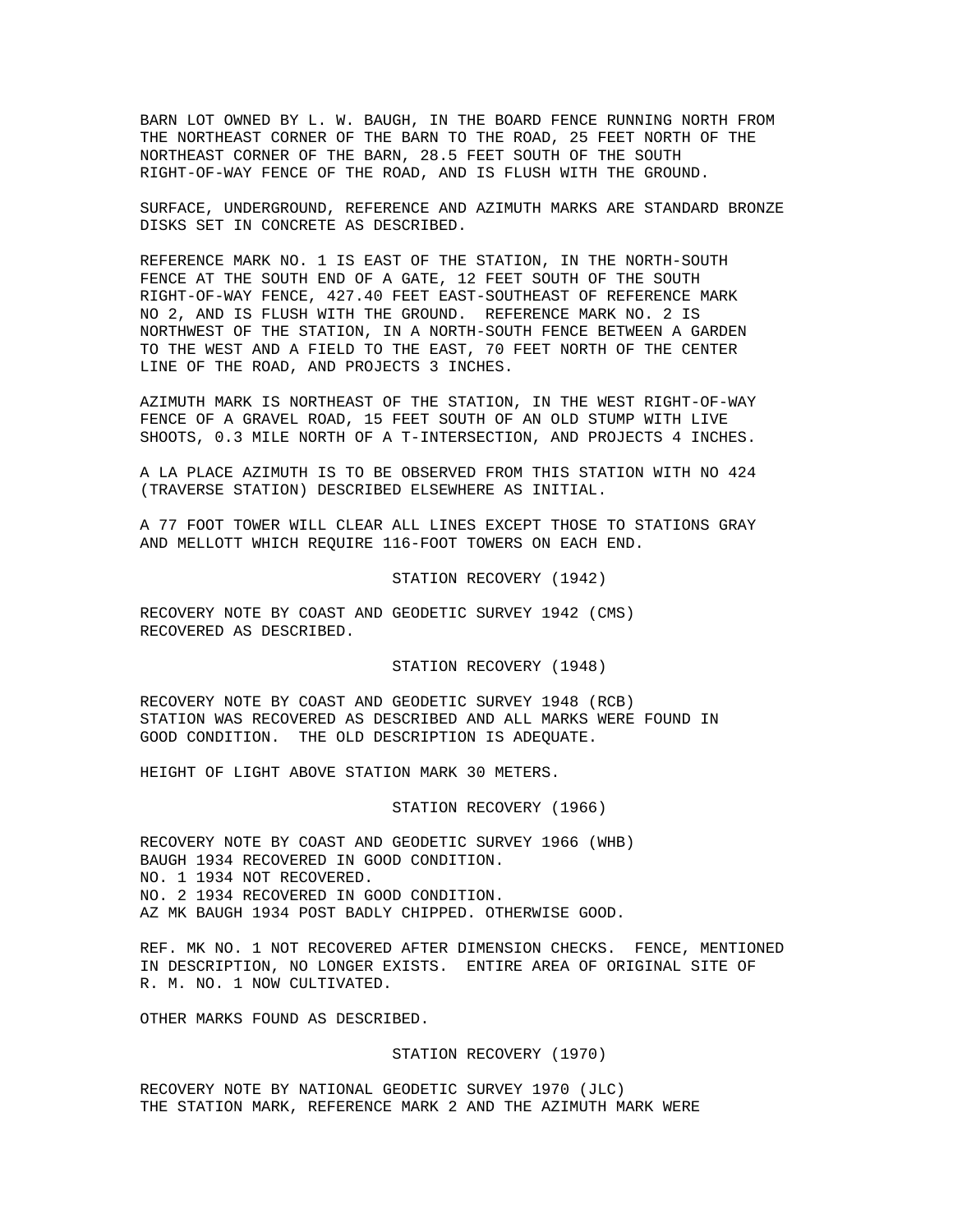RECOVERED IN GOOD CONDITION. REFERENCE MARK 1 WAS SEARCHED FOR BUT NOT RECOVERED. A DIFFERENCE WAS NOTED IN THE DISTANCE TO REFERENCE MARK 2. REFERENCE MARK 3 WAS ESTABLISHED AT THIS TIME. A NEW AND COMPLETE DESCRIPTION FOLLOWS.

THE STATION IS LOCATED ABOUT 8 MILES SOUTH-SOUTHWEST OF LAFAYETTE, 4 MILES NORTHWEST OF ROMNEY AND 2 MILES WEST-NORTHWEST OF SOUTH RAUB. THE PROPERTY IS NOW OWNED BY THE LAFAYETTE LOAN AND TRUST COMPANY.

TO REACH THE STATION FROM THE JUNCTION OF U. S. HIGHWAY 231 AND STATE HIGHWAY 28, IN THE NORTH EDGE OF ROMNEY, GO NORTH ON U. S. HIGHWAY 231 FOR 3.05 MILES TO A CROSSROAD, TURN LEFT AND GO WEST ON 800 S ROAD FOR 1.6 MILES TO A SIDE ROAD RIGHT, CEMETERY ON LEFT, TURN RIGHT AND GO NORTH ON 150 W ROAD FOR 1.05 MILES TO A SIDE ROAD LEFT, (TO REACH THE AZIMUTH MARK FROM THIS POINT, CONTINUE NORTH ON 150 W ROAD FOR 0.35 MILE TO THE MARK ON THE LEFT), TURN LEFT AND GO WEST ON A GRAVELED ROAD FOR 0.45 MILE TO A BARN AND THE STATION ON THE LEFT.

THE STATION MARK IS A STANDARD DISK STAMPED BAUGH 1934, SET IN THE TOP OF A 12-INCH CYLINDRICAL CONCRETE MONUMENT WHICH PROJECTS 1-INCH. IT IS 189 FEET EAST OF A FARM HOUSE, 35 FEET SOUTHEAST OF A TRIANGULAR BLAZED TREE, 25.4 FEET NORTH OF THE NORTHEAST CORNER OF A BARN, 49 FEET SOUTH OF THE CENTER OF A GRAVELED ROAD AND 2 FEET WEST OF A NORTH-SOUTH WIRE FENCE.

REFERENCE MARK 2 IS A STANDARD DISK STAMPED BAUGH NO II 1934, SET IN THE TOP OF A 12-INCH CYLINDRICAL CONCRETE MONUMENT WHICH PROJECTS 3 INCHES. IT IS 74 FEET NORTH OF THE CENTER OF THE GRAVELED ROAD, 63 FEET NORTH-NORTHWEST OF A POWERLINE POLE AND 0.5 FOOT EAST OF A NORTH-SOUTH WIRE FENCE.

REFERENCE MARK 3 IS A STANDARD DISK STAMPED BAUGH 1934 NO 3 1970, SET IN THE TOP OF A 12-INCH CYLINDRICAL CONCRETE MONUMENT WHICH IS FLUSH WITH THE GROUND. IT IS 22 FEET SOUTH OF THE CENTER OF THE GRAVELED ROAD, 4 FEET WEST OF A 16-INCH TREE AND 1.0 FEET NORTH OF AN EAST-WEST WIRE FENCE.

THE AZIMUTH MARK IS A STANDARD DISK STAMPED BAUGH 1934 AZIMUTH, SET IN THE TOP OF A 12-INCH CYLINDRICAL CONCRETE MONUMENT WHICH PROJECTS 5 INCHES. IT IS 33.6 FEET NORTH OF A POWERLINE POLE, 25 FEET WEST OF THE CENTER OF ROAD AND 3 FEET EAST OF A METAL WITNESS POST AND WIRE FENCE.

AIRLINE DISTANCE AND DIRECTION FROM NEAREST TOWN--2 MILES WEST-NORTHWEST OF SOUTH RAUB.

HEIGHT OF LIGHT ABOVE STATION MARK 99.3 FEET.

STATION RECOVERY (1997)

RECOVERY NOTE BY IN DEPT OF NAT RES 1997 (LC) RECOVERED AS GOOD. 1 National Geodetic Survey, Retrieval Date = DECEMBER 21, 2007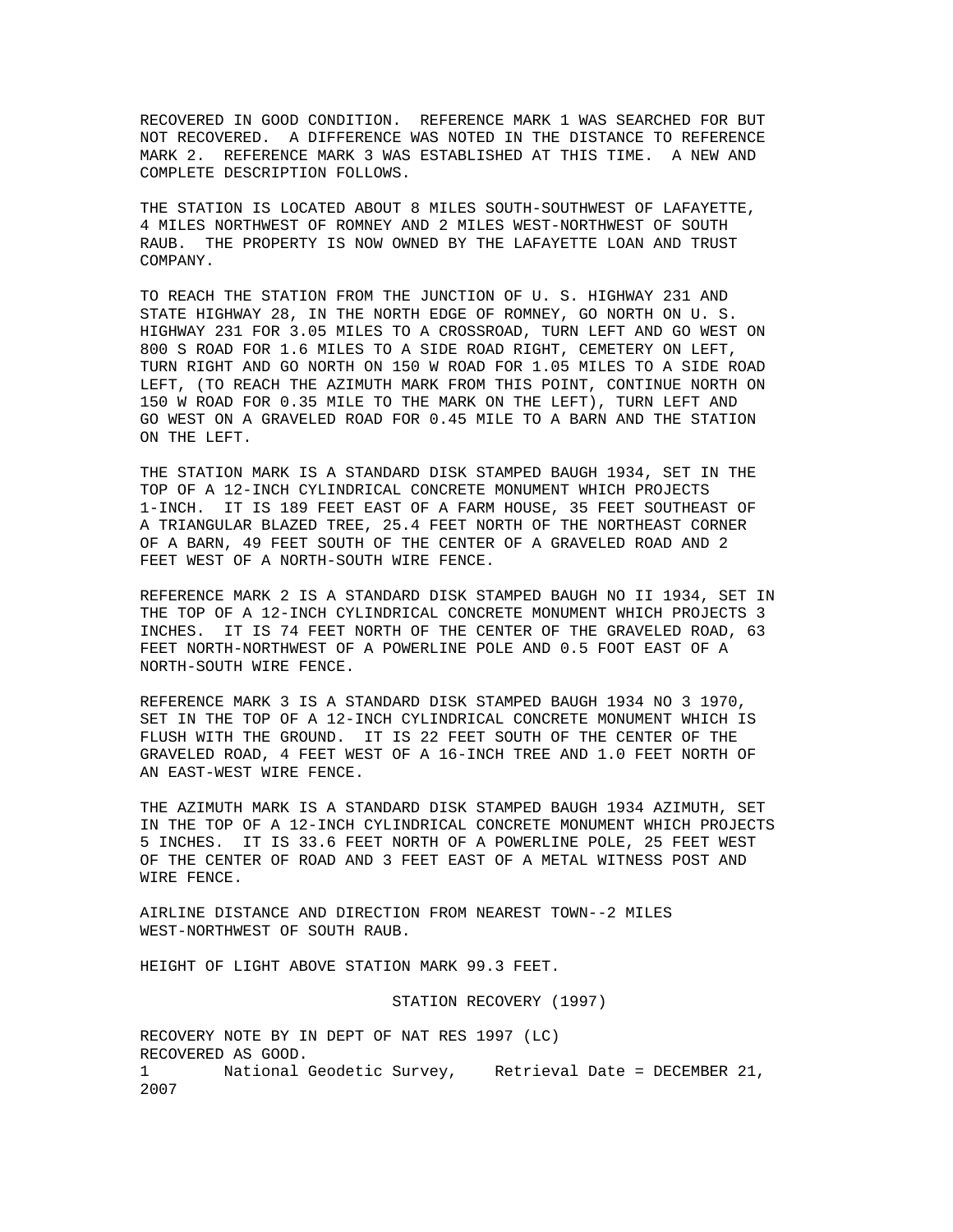South Raub, 1 mile west of, along roads, thence 1.0 mile north, thence 0.5 mile west near northwest corner of section 36 Township 22 North Range 5 West, 28 feet south of fence 25 feet north of northeast corner of barn, in concrete post, USC&GS standard triangulation station disk stamped "BAUGH 1934"  $51'$  South of  $4005$ 

Elevation 738.533 153' East of G of Drive Way 2107 House Geological Survey third-order Recovered 6-80 " OCT. 3, 1994 IN GOOD CONDITION 2107 193 RECOVERED 8/87  $V = 07/07$ 

## $Q - 35$

South Raub, 1.0 miles west of, along roads, thence 1.0 mile north, thence 0.5 miles west near northwest corner Section 36 Township 22 North Range 5 West, 199 feet northwest of station, 70 feet north of centerline of road 1 foot east of fence in concrete post, USC&GS standard reference mark disk stamped "Baugh No 2 1934" 70' North of Section Come

Elevation 738.935 RECOVERED 8/87

" OCT 3, 1994 IN GOOD CONDITION (F/L REMOVED)

 $11 719/07$  Fair Condition (MWF)

 $Q - 35$